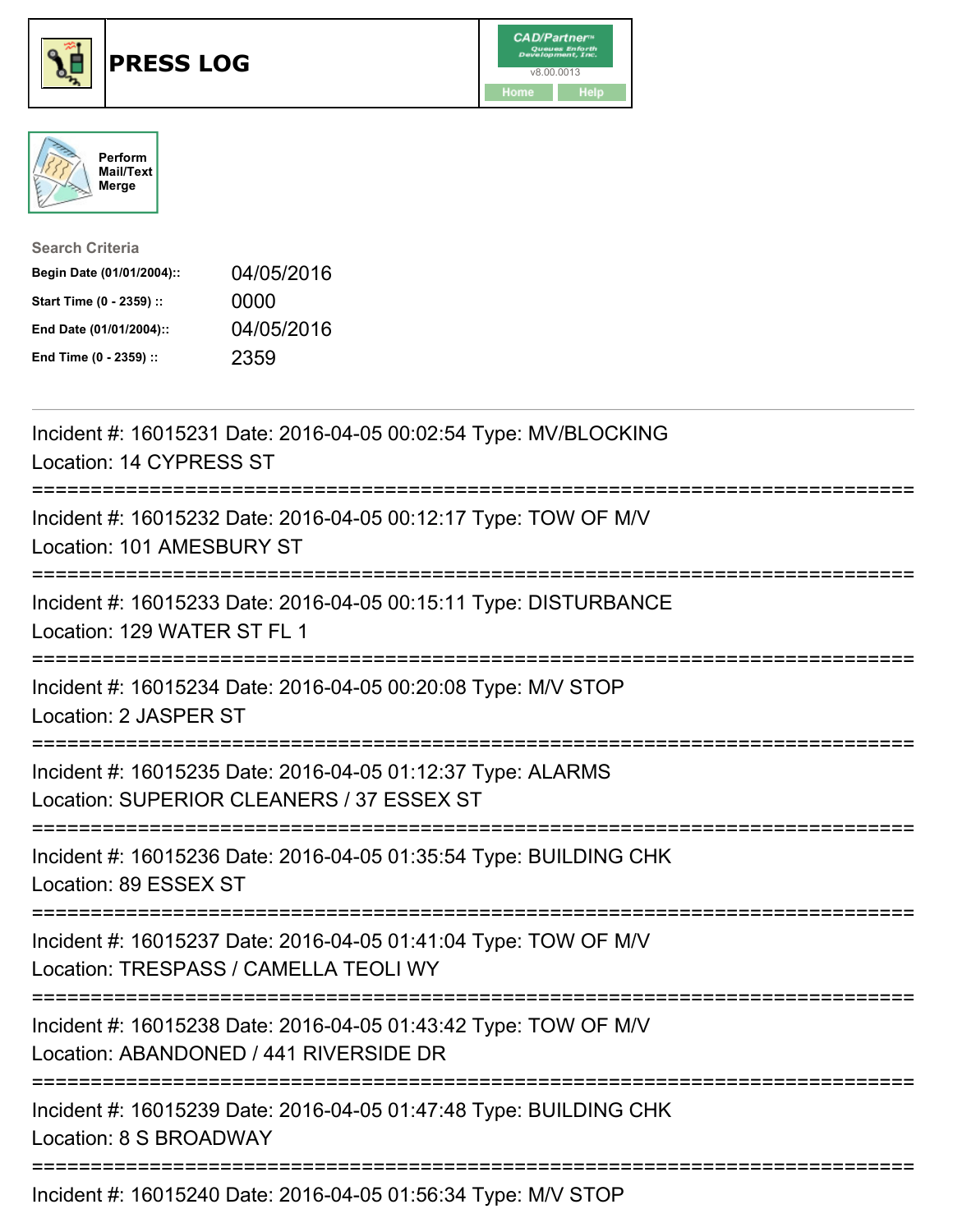Location: BROADWAY & CANAL ST =========================================================================== Incident #: 16015241 Date: 2016-04-05 01:59:50 Type: MEDIC SUPPORT Location: 115 JACKSON ST =========================================================================== Incident #: 16015242 Date: 2016-04-05 02:04:44 Type: M/V STOP Location: BROADWAY & COMMON ST =========================================================================== Incident #: 16015243 Date: 2016-04-05 02:14:04 Type: BUILDING CHK Location: HENRY JEWLERS / 77 ESSEX ST =========================================================================== Incident #: 16015244 Date: 2016-04-05 02:15:12 Type: BUILDING CHK Location: CASEY THE FLORIST / 119 S BROADWAY ======================= Incident #: 16015246 Date: 2016-04-05 02:17:03 Type: BUILDING CHK Location: D JAEL MULTISERVICE / 718 ESSEX ST =========================================================================== Incident #: 16015245 Date: 2016-04-05 02:17:08 Type: TOW/REPOSSED Location: 54 BOXFORD ST =========================================================================== Incident #: 16015247 Date: 2016-04-05 02:19:35 Type: BUILDING CHK Location: COTORRA AUTO SOUND / 853 ESSEX ST =========================================================================== Incident #: 16015248 Date: 2016-04-05 02:23:35 Type: BUILDING CHK Location: CASH PLUS INC. / 231 BROADWAY =========================================================================== Incident #: 16015249 Date: 2016-04-05 02:26:47 Type: BUILDING CHK Location: STARS MULTISERVICE / 253 BROADWAY =========================================================================== Incident #: 16015250 Date: 2016-04-05 02:29:07 Type: BUILDING CHK Location: 205 BROADWAY =========================================================================== Incident #: 16015251 Date: 2016-04-05 02:30:17 Type: BUILDING CHK Location: SANTO DOMINGO MOTORS / 415 HAVERHILL ST =========================================================================== Incident #: 16015252 Date: 2016-04-05 02:32:39 Type: BUILDING CHK Location: PRIMO'S LIQUORS / 450 HAVERHILL ST =========================================================================== Incident #: 16015253 Date: 2016-04-05 02:33:15 Type: ALARMS Location: 1 AUBURN ST =========================================================================== Incident #: 16015254 Date: 2016-04-05 02:36:17 Type: M/V STOP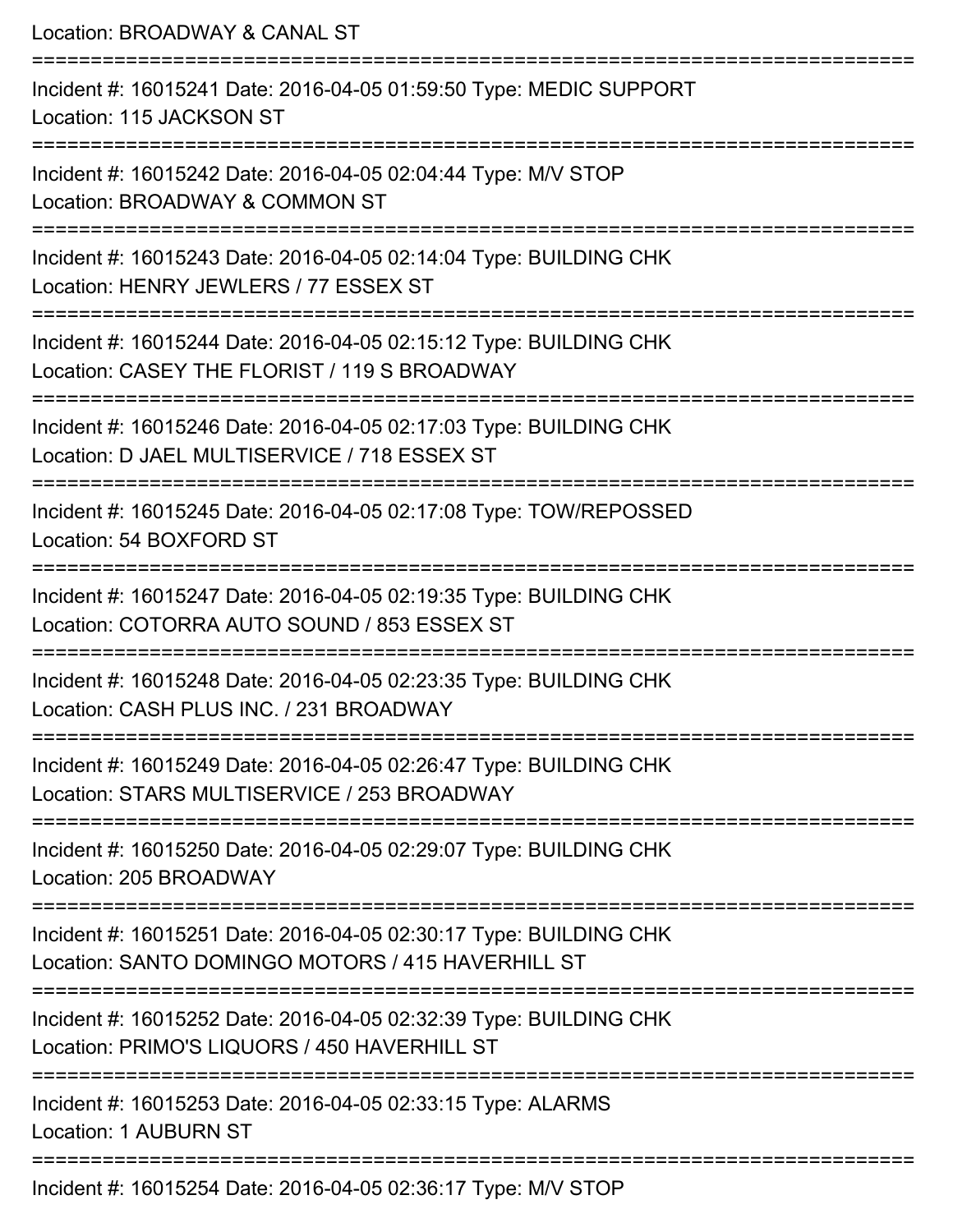| Incident #: 16015255 Date: 2016-04-05 02:43:38 Type: M/V STOP<br>Location: 271 BROADWAY                                           |
|-----------------------------------------------------------------------------------------------------------------------------------|
| Incident #: 16015256 Date: 2016-04-05 02:44:18 Type: M/V STOP<br>Location: BERKELEY ST & JACKSON ST                               |
| Incident #: 16015257 Date: 2016-04-05 02:49:52 Type: BUILDING CHK<br>Location: B&M MULTISERVICE / 656 ESSEX ST<br>:============== |
| Incident #: 16015258 Date: 2016-04-05 02:51:23 Type: TOW OF M/V<br>Location: TRESPASS / 312 WATER ST                              |
| Incident #: 16015259 Date: 2016-04-05 02:53:46 Type: TOW/REPOSSED<br>Location: 114 THOREAU WAY                                    |
| Incident #: 16015260 Date: 2016-04-05 02:54:48 Type: BUILDING CHK<br>Location: 73 WINTROP<br>-------------------                  |
| Incident #: 16015261 Date: 2016-04-05 02:56:33 Type: BUILDING CHK<br>Location: BANK OF AMERICA / 67 WINTHROP AV                   |
| Incident #: 16015262 Date: 2016-04-05 02:57:34 Type: BUILDING CHK<br>Location: MEN'S WAREHOUSE / 59 MERRIMACK ST                  |
| Incident #: 16015263 Date: 2016-04-05 03:02:38 Type: BUILDING CHK<br>Location: 431 S UNION ST                                     |
| Incident #: 16015265 Date: 2016-04-05 03:31:33 Type: NOTIFICATION<br>Location: 82 BAILEY ST                                       |
| Incident #: 16015264 Date: 2016-04-05 03:33:28 Type: M/V STOP<br>Location: S UNION ST & SALEM ST                                  |
| Incident #: 16015266 Date: 2016-04-05 03:43:55 Type: BUILDING CHK<br>Location: HABITAT FOR HUMANITY / 647 ANDOVER ST              |
| Incident #: 16015267 Date: 2016-04-05 03:44:26 Type: M/V STOP<br>Location: S UNION ST & WINTHROP AV                               |
| Incident #: 16015268 Date: 2016-04-05 03:52:40 Type: ALARMS                                                                       |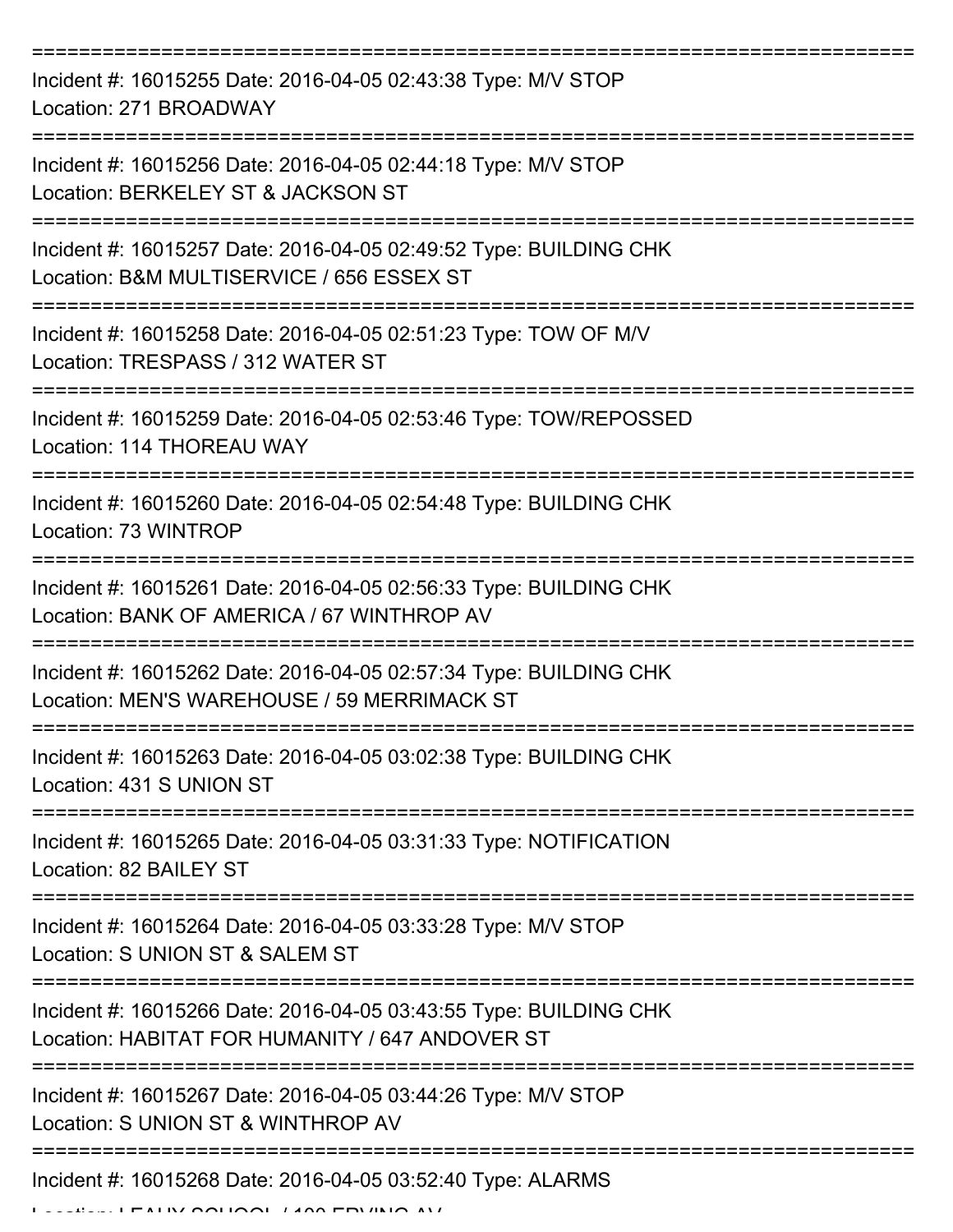| Incident #: 16015269 Date: 2016-04-05 04:53:12 Type: ALARMS<br>Location: CVS PHARMACY / 266 BROADWAY     |
|----------------------------------------------------------------------------------------------------------|
| Incident #: 16015270 Date: 2016-04-05 05:10:50 Type: BUILDING CHK<br>Location: 392 JAXK+                 |
| Incident #: 16015271 Date: 2016-04-05 05:38:09 Type: LARCENY/PAST<br>Location: 12 HOBSON ST              |
| Incident #: 16015272 Date: 2016-04-05 05:47:16 Type: ALARMS<br>Location: ESTRELLA OFFICES / 300 ESSEX ST |
| Incident #: 16015273 Date: 2016-04-05 05:51:58 Type: BUILDING CHK<br><b>Location: MT VERNON ST</b>       |
| Incident #: 16015274 Date: 2016-04-05 05:54:38 Type: BUILDING CHK<br>Location: 59B E HAVEHILL            |
| Incident #: 16015275 Date: 2016-04-05 05:59:05 Type: ALARMS<br>Location: ALCANTARA / 62 JUNIPER ST       |
| Incident #: 16015276 Date: 2016-04-05 06:02:08 Type: BUILDING CHK<br>Location: 314 ESSEX ST              |
| Incident #: 16015277 Date: 2016-04-05 06:08:55 Type: M/V STOP<br><b>Location: NEWBURY ST</b>             |
| Incident #: 16015278 Date: 2016-04-05 06:21:42 Type: M/V STOP<br>Location: 174 ARLINGTON ST              |
| Incident #: 16015279 Date: 2016-04-05 06:27:06 Type: M/V STOP<br>Location: ELIZABETH ST & LOWELL ST      |
| Incident #: 16015280 Date: 2016-04-05 06:38:05 Type: STOL/MV/PAS<br><b>Location: AUBURN ST</b>           |
| Incident #: 16015281 Date: 2016-04-05 06:58:35 Type: STOL/MV/PAS<br>Location: 82 BAILEY ST               |
| Incident #: 16015282 Date: 2016-04-05 07:06:04 Type: ALARMS<br>Location: 280 MEDDIMACK CT EL ATH         |
|                                                                                                          |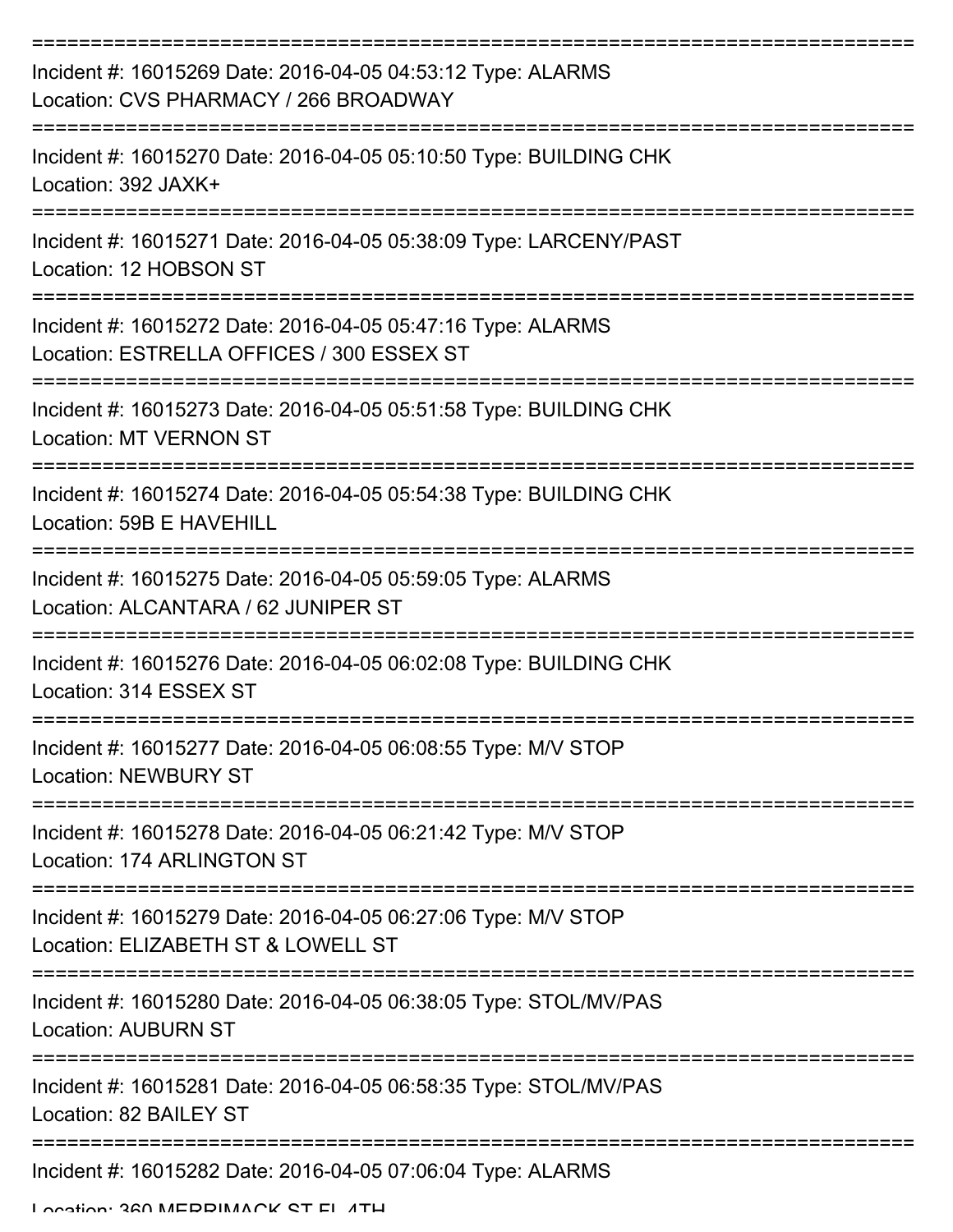| Incident #: 16015283 Date: 2016-04-05 07:07:45 Type: PARK & WALK<br>Location: BROADWAY                                 |
|------------------------------------------------------------------------------------------------------------------------|
| Incident #: 16015284 Date: 2016-04-05 07:34:04 Type: M/V STOP<br>Location: CANAL & ESSEX                               |
| Incident #: 16015285 Date: 2016-04-05 07:50:57 Type: AUTO ACC/NO PI<br>Location: FARNHAM ST & S UNION ST               |
| Incident #: 16015286 Date: 2016-04-05 08:01:24 Type: B&E/PAST<br>Location: 86 CROSS ST                                 |
| Incident #: 16015287 Date: 2016-04-05 08:58:23 Type: ASSSIT OTHER PD<br>Location: 133 OSGOOD ST                        |
| Incident #: 16015288 Date: 2016-04-05 09:02:23 Type: LARCENY/PAST<br>Location: 293 JACKSON ST                          |
| Incident #: 16015289 Date: 2016-04-05 09:05:16 Type: AUTO ACC/NO PI<br>Location: 595 HAVERHILL ST                      |
| Incident #: 16015290 Date: 2016-04-05 09:30:59 Type: M/V STOP<br>Location: FRANKLIN ST & LOWELL ST                     |
| Incident #: 16015291 Date: 2016-04-05 09:49:35 Type: M/V STOP<br>Location: BROADWAY & HAVERHILL ST                     |
| Incident #: 16015292 Date: 2016-04-05 09:54:53 Type: TOW OF M/V<br>Location: GROTON ST & S BROADWAY                    |
| Incident #: 16015293 Date: 2016-04-05 09:57:20 Type: SUS PERS/MV<br>Location: 202 BROADWAY                             |
| Incident #: 16015294 Date: 2016-04-05 09:59:57 Type: SUICIDE ATTEMPT<br>Location: 487 ESSEX ST                         |
| Incident #: 16015295 Date: 2016-04-05 10:00:47 Type: GENERAL SERV<br>Location: COMMONWEALTH MOTORS / 1 COMMONWEALTH DR |
| Incident #: 16015296 Date: 2016-04-05 10:14:20 Type: M/V STOP<br>Location: BROADWAY & LOWELL ST                        |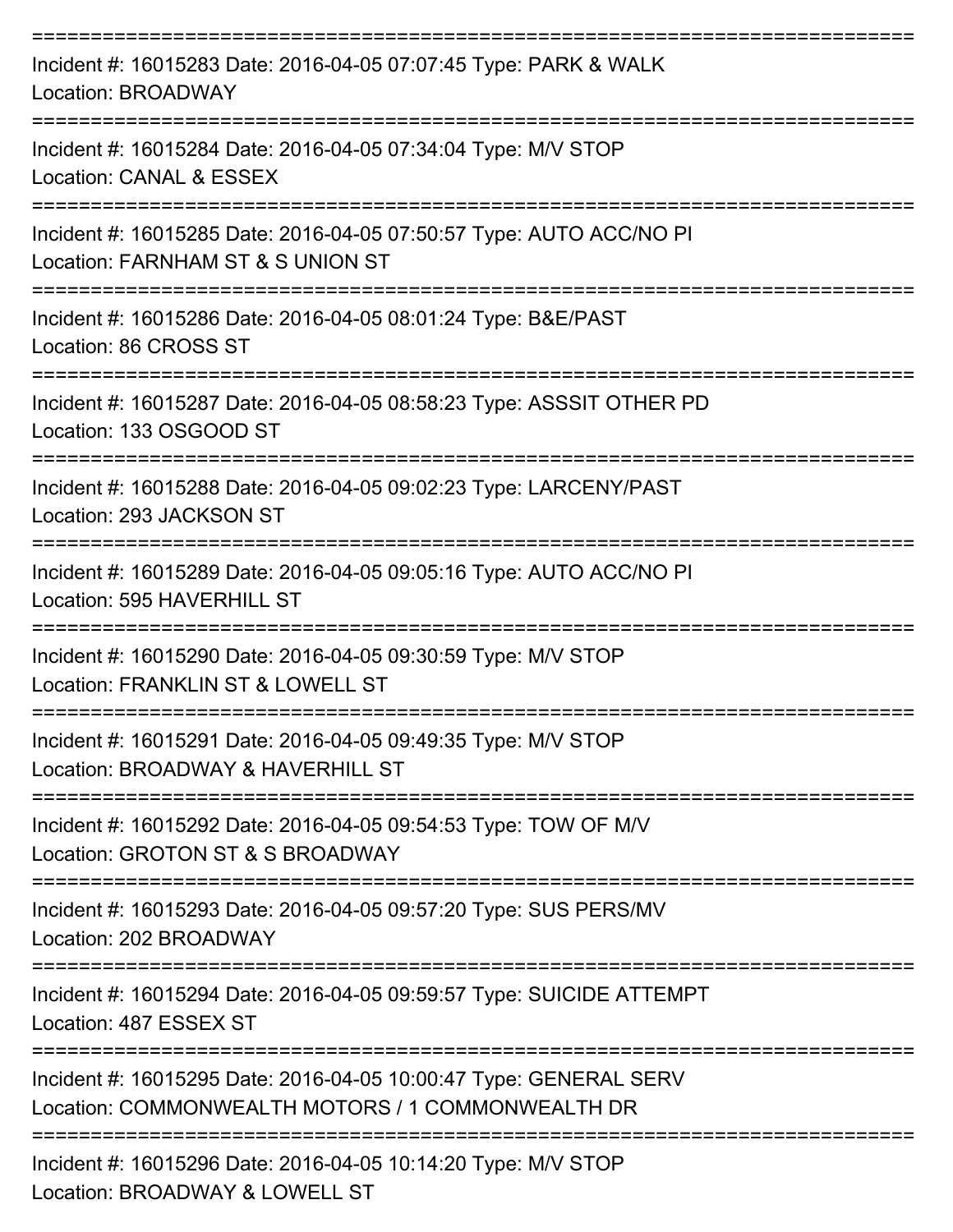| Incident #: 16015297 Date: 2016-04-05 10:16:41 Type: M/V STOP<br>Location: HAMPSHIRE ST & LOWELL ST                                            |
|------------------------------------------------------------------------------------------------------------------------------------------------|
| ====================<br>Incident #: 16015299 Date: 2016-04-05 10:18:14 Type: DRUG VIO<br>Location: BERKLEY & ARLINGTON                         |
| Incident #: 16015298 Date: 2016-04-05 10:18:53 Type: SUS PERS/MV<br>Location: 4 INMAN ST<br>=========================                          |
| Incident #: 16015300 Date: 2016-04-05 10:23:05 Type: SUS PERS/MV<br>Location: 205 BROADWAY                                                     |
| Incident #: 16015301 Date: 2016-04-05 10:33:28 Type: ALARM/BURG<br>Location: 298 AMES ST                                                       |
| Incident #: 16015302 Date: 2016-04-05 10:41:39 Type: INVESTIGATION<br>Location: LAWRENCE HIGH SCHOOL / 70 N PARISH RD<br>:==================== |
| Incident #: 16015303 Date: 2016-04-05 10:45:08 Type: M/V STOP<br>Location: 800 ESSEX ST                                                        |
| Incident #: 16015304 Date: 2016-04-05 10:53:41 Type: INVESTIGATION<br>Location: GUILMETTE SCHOOL / 80 BODWELL ST                               |
| Incident #: 16015305 Date: 2016-04-05 10:57:02 Type: M/V STOP<br>Location: 50 BROADWAY                                                         |
| Incident #: 16015306 Date: 2016-04-05 10:57:39 Type: PARK & WALK<br>Location: 205 BROADWAY                                                     |
| Incident #: 16015307 Date: 2016-04-05 10:59:36 Type: UNWANTEDGUEST<br>Location: WHITE SWAN LAUNDRY MAT / 264 S UNION ST                        |
| Incident #: 16015308 Date: 2016-04-05 11:10:35 Type: ASSSIT OTHER PD<br>Location: HAVERHILL ST & MAY ST                                        |
| Incident #: 16015309 Date: 2016-04-05 11:19:05 Type: WARRANT SERVE<br>Location: 169 LAWRENCE ST                                                |
| Incident #: 16015310 Date: 2016-04-05 11:20:44 Type: ALARM/BURG<br>Location: COLONIAL LOUNGE / 283 BROADWAY                                    |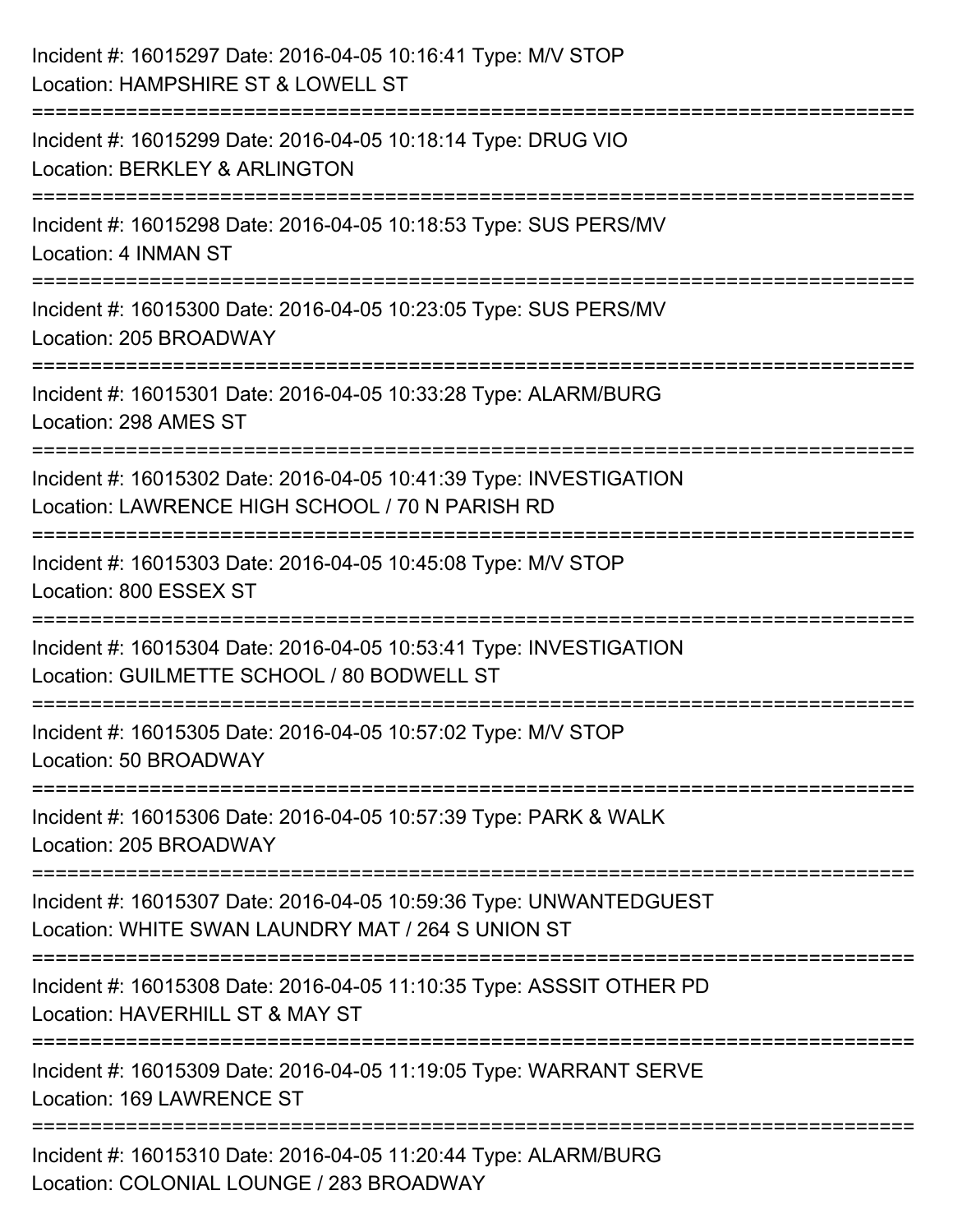| Incident #: 16015311 Date: 2016-04-05 11:22:29 Type: UNKNOWN PROB<br>Location: 249 HIGH ST FL 3RD                |
|------------------------------------------------------------------------------------------------------------------|
| Incident #: 16015312 Date: 2016-04-05 11:27:06 Type: STOLEN PROP<br>Location: TARBOX SCHOOL / 59 ALDER ST        |
| Incident #: 16015313 Date: 2016-04-05 11:38:21 Type: TOW OF M/V<br>Location: 29 N PARISH RD                      |
| Incident #: 16015314 Date: 2016-04-05 11:53:10 Type: M/V STOP<br>Location: GREENFIELD ST & OSGOOD ST             |
| Incident #: 16015315 Date: 2016-04-05 11:54:01 Type: MEDIC SUPPORT<br>Location: 353 ELM ST #510                  |
| Incident #: 16015316 Date: 2016-04-05 11:56:15 Type: M/V STOP<br>Location: MT VERNON ST & S BROADWAY             |
| Incident #: 16015317 Date: 2016-04-05 11:59:55 Type: TOW OF M/V<br>Location: 71 BAILEY ST                        |
| Incident #: 16015318 Date: 2016-04-05 12:14:12 Type: TOW OF M/V<br>Location: 132 SPRINGFIELD ST                  |
| Incident #: 16015319 Date: 2016-04-05 12:17:46 Type: M/V STOP<br>Location: LENOX ST & S BROADWAY                 |
| Incident #: 16015320 Date: 2016-04-05 12:18:27 Type: INVESTIGATION<br>Location: GUILMETTE SCHOOL / 80 BODWELL ST |
| Incident #: 16015321 Date: 2016-04-05 12:29:00 Type: DRUG VIO<br>Location: ESSEX ST & JACKSON ST                 |
| Incident #: 16015322 Date: 2016-04-05 12:33:59 Type: M/V STOP<br>Location: WINTHROP & SOUTH UNION ST             |
| Incident #: 16015323 Date: 2016-04-05 12:38:33 Type: M/V STOP<br>Location: LENOX ST & S BROADWAY                 |
| Incident #: 16015324 Date: 2016-04-05 12:39:43 Type: LARCENY/MV/PAST<br>Location: 83 E HAVERHILL ST              |

===========================================================================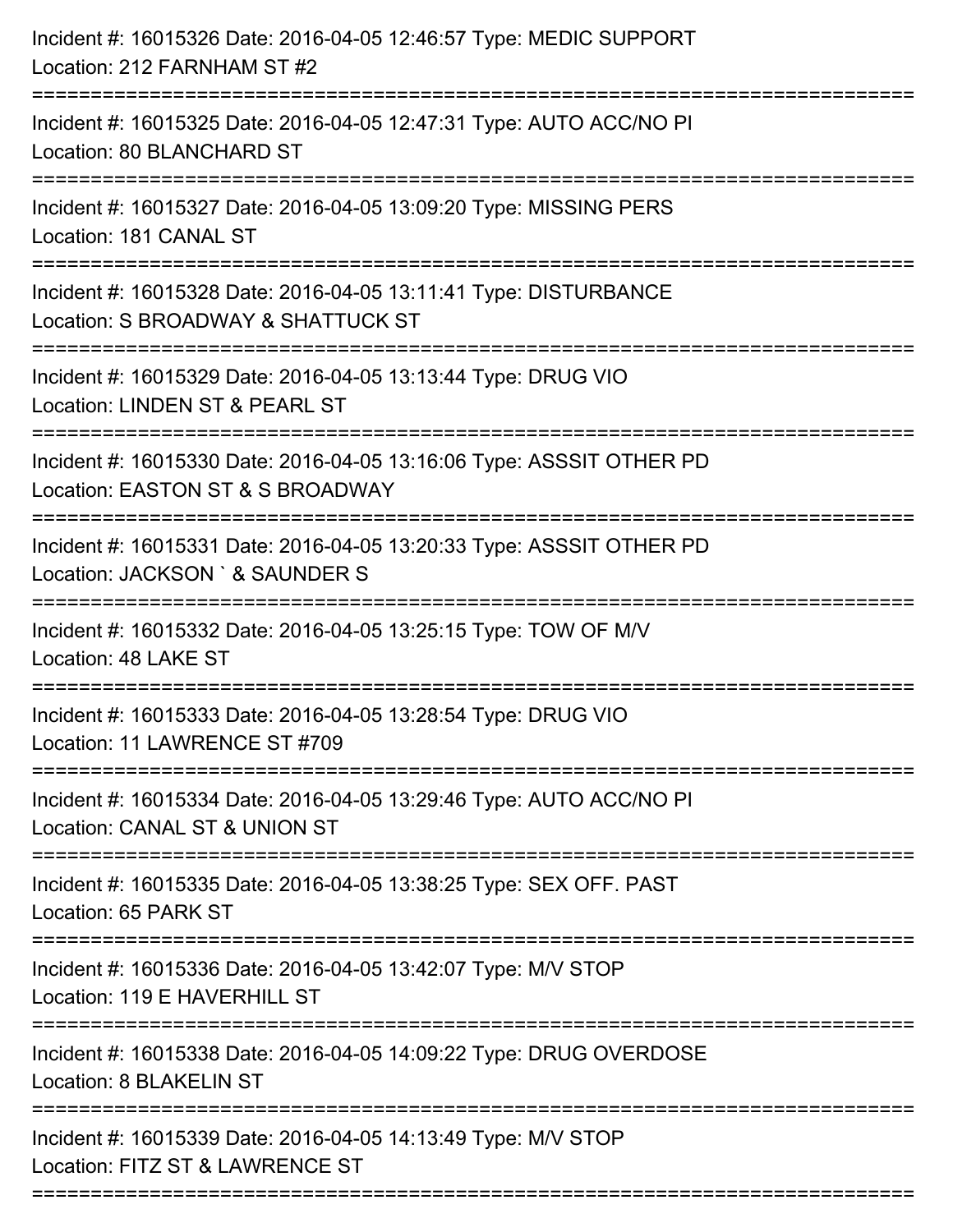| Location: GUILMETTE SCHOOL / 80 BODWELL ST                                                                                    |
|-------------------------------------------------------------------------------------------------------------------------------|
| Incident #: 16015341 Date: 2016-04-05 14:28:02 Type: M/V STOP<br>Location: 368 S BROADWAY<br>:=============================== |
| Incident #: 16015342 Date: 2016-04-05 14:28:36 Type: AUTO ACC/NO PI<br>Location: 11 LAWRENCE ST<br>:==============            |
| Incident #: 16015343 Date: 2016-04-05 14:49:06 Type: TOW OF M/V<br>Location: 487 ESSEX ST<br>==============================   |
| Incident #: 16015344 Date: 2016-04-05 14:53:44 Type: DOMESTIC/PROG<br>Location: 17 TREMONT ST FL 1ST                          |
| Incident #: 16015345 Date: 2016-04-05 15:03:54 Type: DISTURBANCE<br>Location: ESSEX ST & OXFORD ST                            |
| Incident #: 16015346 Date: 2016-04-05 15:16:35 Type: TOW OF M/V<br>Location: AUBURN ST & HAMPSHIRE ST                         |
| Incident #: 16015347 Date: 2016-04-05 15:19:20 Type: M/V STOP<br>Location: BROADWAY & CONCORD ST                              |
| Incident #: 16015348 Date: 2016-04-05 15:24:55 Type: M/V STOP<br>Location: EATON ST & EVERETT ST                              |
| Incident #: 16015349 Date: 2016-04-05 15:25:39 Type: AUTO ACC/NO PI<br>Location: WINTHROP AV                                  |
| Incident #: 16015350 Date: 2016-04-05 15:49:28 Type: M/V STOP<br>Location: EVERETT ST & PACKARD ST                            |
| Incident #: 16015351 Date: 2016-04-05 15:56:57 Type: M/V STOP<br>Location: BROADWAY & CONCORD ST                              |
| Incident #: 16015352 Date: 2016-04-05 15:58:54 Type: M/V STOP<br>Location: AMESBURY ST & COMMON ST                            |
| Incident #: 16015353 Date: 2016-04-05 16:03:04 Type: AUTO ACC/NO PI<br>Location: 38 WATER ST                                  |

Incident #: 16015354 Date: 2016 04 05 16:03:45 Date: UNWANTEDGUEST @ 1605<br>.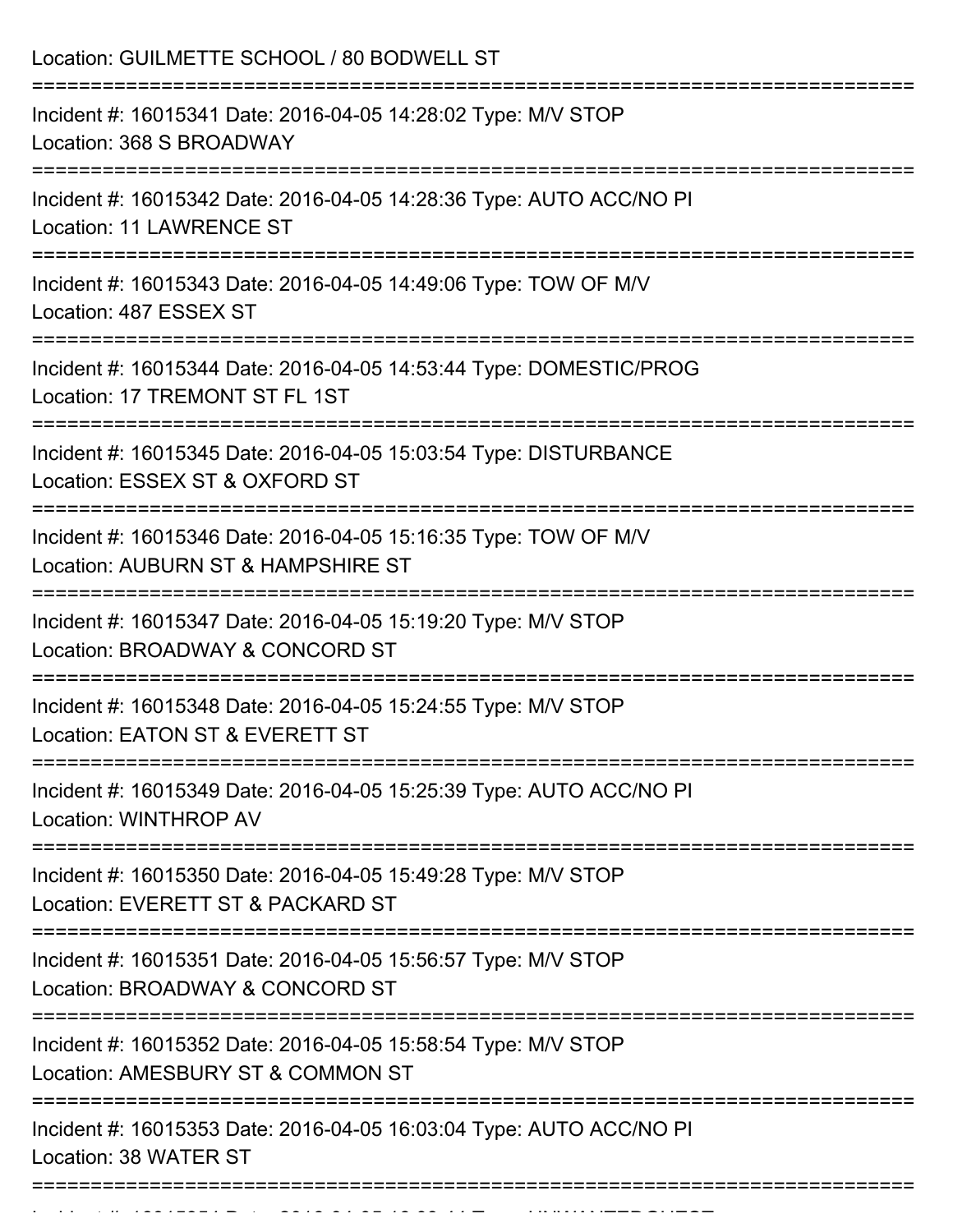Location: WALGREENS / 220 S BROADWAY

| Incident #: 16015355 Date: 2016-04-05 16:05:15 Type: DISTURBANCE<br>Location: 386 HAMPSHIRE ST                 |
|----------------------------------------------------------------------------------------------------------------|
| Incident #: 16015356 Date: 2016-04-05 16:08:20 Type: CK WELL BEING<br>Location: 10 MCKINLEY AV                 |
| Incident #: 16015357 Date: 2016-04-05 16:12:20 Type: ALARM/BURG<br>Location: 13 S BROADWAY                     |
| Incident #: 16015358 Date: 2016-04-05 16:14:49 Type: M/V STOP<br>Location: 71 JACKSON ST<br>------------------ |
| Incident #: 16015359 Date: 2016-04-05 16:15:17 Type: SUS PERS/MV<br>Location: 75 BERKELEY ST                   |
| Incident #: 16015360 Date: 2016-04-05 16:16:25 Type: ALARM/BURG<br>Location: 41 BUSWELL ST                     |
| Incident #: 16015361 Date: 2016-04-05 16:19:46 Type: UNWANTEDGUEST<br>Location: 211 MERRIMACK ST FL 5          |
| Incident #: 16015362 Date: 2016-04-05 16:28:14 Type: KEEP PEACE<br>Location: 384 HAVERHILL ST                  |
| Incident #: 16015363 Date: 2016-04-05 16:29:24 Type: TOW OF M/V<br>Location: 16 BERKLEY ST                     |
| Incident #: 16015364 Date: 2016-04-05 16:37:46 Type: SEIZED PROP<br>Location: 90 LOWELL ST                     |
| Incident #: 16015365 Date: 2016-04-05 16:45:24 Type: 209A/SERVE<br>Location: 15 CLINTON CT                     |
| Incident #: 16015366 Date: 2016-04-05 16:48:14 Type: MEDIC SUPPORT<br>Location: 531 HAVERHILL ST FL 3RD        |
| Incident #: 16015367 Date: 2016-04-05 16:48:30 Type: SEIZED PROP<br>Location: 90 LOWELL ST                     |
|                                                                                                                |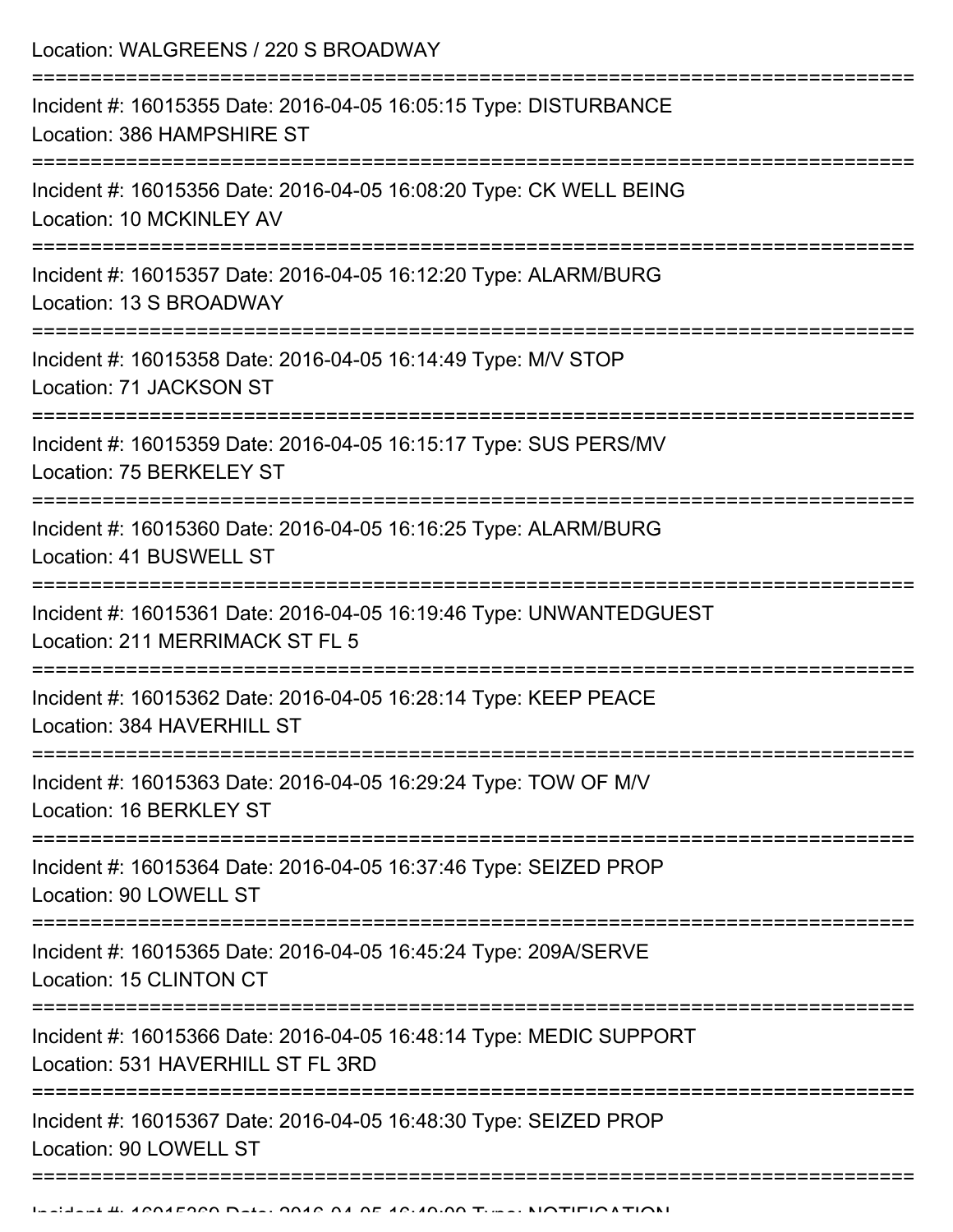| Location: 112 BOWDOIN ST                                                                                                            |
|-------------------------------------------------------------------------------------------------------------------------------------|
| Incident #: 16015368 Date: 2016-04-05 16:50:39 Type: 209A/SERVE<br>Location: 143 WEST ST<br>====================================    |
| Incident #: 16015370 Date: 2016-04-05 17:01:36 Type: 209A/SERVE<br>Location: 27 ALDER ST                                            |
| Incident #: 16015371 Date: 2016-04-05 17:01:51 Type: MAL DAMAGE<br>Location: 478 RIVERSIDE DR                                       |
| Incident #: 16015372 Date: 2016-04-05 17:07:17 Type: DRUG VIO<br>Location: HAVERHILL ST & NEWBURY ST                                |
| Incident #: 16015373 Date: 2016-04-05 17:16:27 Type: COURT DOC SERVE<br>Location: 90 MARSTON ST<br>-------------------------------- |
| Incident #: 16015374 Date: 2016-04-05 17:27:27 Type: 209A/SERVE<br>Location: 55 KNOX ST                                             |
| Incident #: 16015375 Date: 2016-04-05 17:33:29 Type: ADMININSTR<br>Location: 113 MARGIN ST #3                                       |
| Incident #: 16015376 Date: 2016-04-05 17:37:02 Type: CIVIL PROB<br>Location: 384 HAVERHILL ST                                       |
| ====================<br>Incident #: 16015377 Date: 2016-04-05 17:39:36 Type: 209A/VIOLATION<br>Location: 38 CHELMSFORD ST           |
| Incident #: 16015378 Date: 2016-04-05 17:41:31 Type: COURT DOC SERVE<br>Location: 109 MARGIN ST                                     |
| Incident #: 16015379 Date: 2016-04-05 17:42:25 Type: COURT DOC SERVE<br>Location: 19 WINTER ST                                      |
| Incident #: 16015380 Date: 2016-04-05 17:58:04 Type: UNWANTEDGUEST<br>Location: 11 POPLAR ST                                        |
| Incident #: 16015381 Date: 2016-04-05 18:15:54 Type: SHOPLIFTING<br>Location: WALGREENS / 220 S BROADWAY                            |
|                                                                                                                                     |

Incident #: 16015382 Date: 2016-04-05 18:24:48 Type: M/V STOP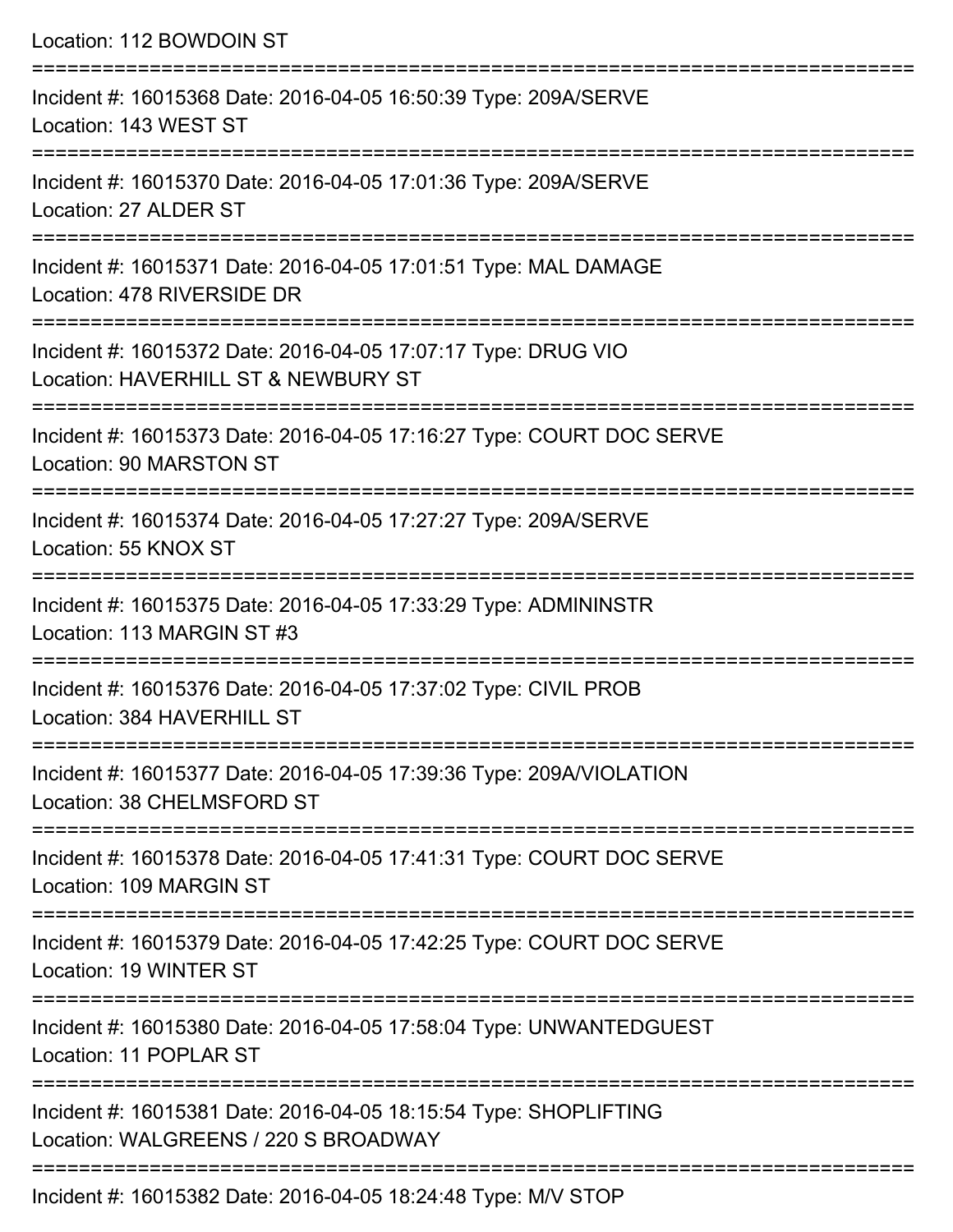| Incident #: 16015384 Date: 2016-04-05 18:26:02 Type: ALARMS<br>Location: 15 WALNUT ST                        |
|--------------------------------------------------------------------------------------------------------------|
| Incident #: 16015383 Date: 2016-04-05 18:26:22 Type: M/V STOP<br>Location: BASSWOOD ST & JUNIPER ST          |
| Incident #: 16015385 Date: 2016-04-05 18:30:46 Type: ALARM/HOLD<br>Location: 20 LYNN ST                      |
| Incident #: 16015386 Date: 2016-04-05 18:44:10 Type: HIT & RUN M/V<br>Location: 189 WATER ST                 |
| Incident #: 16015387 Date: 2016-04-05 18:46:00 Type: M/V STOP<br>Location: PARKER ST & SPRINGFIELD ST        |
| Incident #: 16015388 Date: 2016-04-05 18:56:21 Type: M/V STOP<br>Location: COMMON ST & HAMPSHIRE ST          |
| Incident #: 16015389 Date: 2016-04-05 18:57:55 Type: M/V STOP<br>Location: BOXFORD ST & OSGOOD ST            |
| Incident #: 16015390 Date: 2016-04-05 19:03:18 Type: LARCENY/PAST<br>Location: 628 LOWELL ST #2              |
| Incident #: 16015391 Date: 2016-04-05 19:03:41 Type: DISTURBANCE<br>Location: 218 WALNUT ST                  |
| Incident #: 16015392 Date: 2016-04-05 19:21:00 Type: M/V STOP<br>Location: SHOWCASE CINEMA / 141 WINTHROP AV |
| Incident #: 16015393 Date: 2016-04-05 19:30:25 Type: M/V STOP<br>Location: BRADFORD ST & HAMPSHIRE ST        |
| Incident #: 16015396 Date: 2016-04-05 19:39:11 Type: SHOTS FIRED<br>Location: CENTRE ST & HAMPSHIRE ST       |
| Incident #: 16015394 Date: 2016-04-05 19:39:28 Type: COURT DOC SERVE<br>Location: 12 MELROSE ST              |
| Incident #: 16015395 Date: 2016-04-05 19:39:49 Type: INVESTIGATION                                           |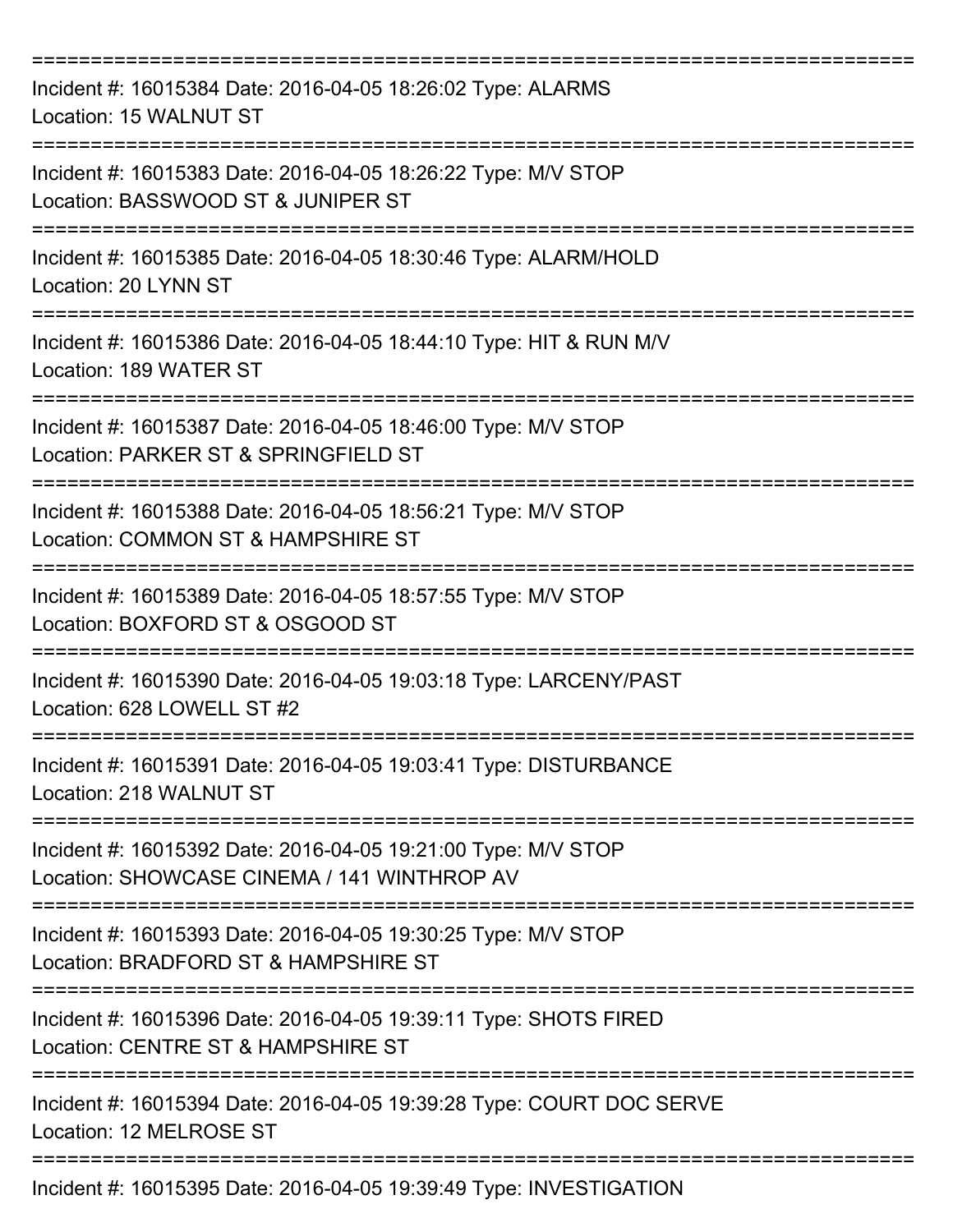| Incident #: 16015397 Date: 2016-04-05 19:56:51 Type: M/V STOP<br>Location: N PARISH RD & OSGOOD ST                         |
|----------------------------------------------------------------------------------------------------------------------------|
| Incident #: 16015398 Date: 2016-04-05 20:00:14 Type: M/V STOP<br>Location: 135 BROADWAY                                    |
| Incident #: 16015400 Date: 2016-04-05 20:32:19 Type: ALARMS<br>Location: 1 COMMONWEALTH DR                                 |
| Incident #: 16015399 Date: 2016-04-05 20:32:34 Type: M/V STOP<br>Location: 64 HAMPSHIRE ST                                 |
| Incident #: 16015401 Date: 2016-04-05 20:46:57 Type: TOW/REPOSSED<br>Location: 145 UNION ST                                |
| Incident #: 16015402 Date: 2016-04-05 20:51:05 Type: COURT DOC SERVE<br>Location: 109 MARGIN ST<br>======================= |
| Incident #: 16015403 Date: 2016-04-05 21:07:25 Type: M/V STOP<br>Location: MERRIMACK ST & S UNION ST                       |
| Incident #: 16015404 Date: 2016-04-05 21:18:17 Type: RECOV/STOL/MV<br>Location: BERNARD AV & HANCOCK ST                    |
| Incident #: 16015405 Date: 2016-04-05 21:28:47 Type: M/V STOP<br>Location: RICHMOND CT & SCHOOL ST                         |
| Incident #: 16015406 Date: 2016-04-05 21:31:54 Type: M/V STOP<br>Location: FARNHAM ST & PARKER ST                          |
| Incident #: 16015407 Date: 2016-04-05 21:34:06 Type: M/V STOP<br>Location: LOWELL ST & MILTON ST                           |
| Incident #: 16015408 Date: 2016-04-05 21:40:31 Type: LOUD NOISE<br>Location: 520 BROADWAY #141                             |
| Incident #: 16015409 Date: 2016-04-05 21:44:20 Type: SUS PERS/MV<br>Location: BROADWAY & METHUEN ST                        |
| Incident #: 16015410 Date: 2016-04-05 21:50:51 Type: LOUD NOISE                                                            |